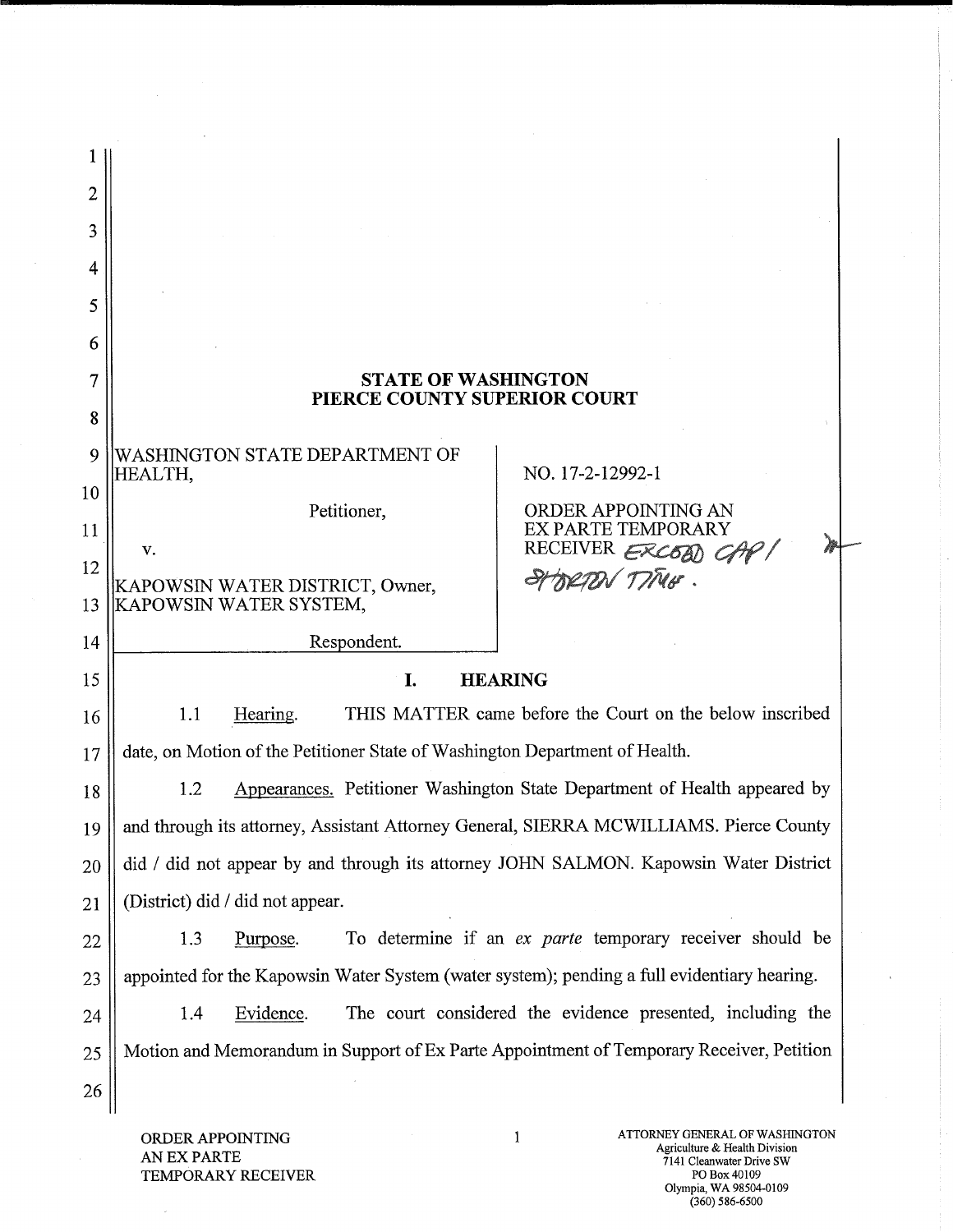1 || for Appointment of Receiver of Public Water System, the Declaration of Derek Pell with 2 | Exhibits A through L attached thereto, and the Declaration of Sierra McWilliams.

## 3 **II. FINDINGS OF FACT**

4 Having considered the evidence and argument of counsel, the court finds that:

5 2.1 The water system was constructed in 1912 and is owned by the Kapowsin Water 6 District, a Title 57 water district formed in 1999. The water system consists of a spring collected 7 near railroad tracks owned by Tacoma Rail, a transmission line approximately one-mile long, 8 and a 10,000-gallon raw water tank. Water is pumped through a filtration plant to a 30,000-9 gallon finished water tank, which is then pumped to the distribution system. The water system 10 provides domestic water service to 39 residential connections. It serves a population of 11 approximately 70 residents in the community of Kapowsin, and is a "public water system" within 12  $\parallel$  the meaning of RCW 70.119A.020(12) and RCW 70.119.020(11). The system is a "Group A" 13 community public water system as defined in WAC 246-290-020 and RCW 70.119.020(8).

14 | 2.2 The owner of the system and any authorized agent of the owner are "purveyors" 15 within the meaning of RCW 70.119A.020(13) and WAC 246-290-010(206) and as such, are 16 | responsible for complying with the State Board of Health regulations concerning Group A public 17 water systems, WAC 246-290. The owner of the system is responsible for complying with 18 certified operator requirements under RCW 70.119 and WAC 246-292. Anyone operating the 19 system is also a "purveyor." RCW 70.119A.020(13); WAC 246-290-010(206).

20 | 2.3 Valley Water District (VWD) has been providing satellite management services 21 for the water system since late 2014 in accordance with RCW 70.119A.060 and 22 | RCW 70.116.134. VWD and the District originally intended VWD to acquire ownership of the 23 Wester system. In January 2015, Health entered into an interagency agreement with VWD to 24 | evaluate the costs associated with a transfer of ownership from the District to VWD. The VWD 25 conducted a "Kapowsin Water District Water System Analysis" and submitted it to the 26 Department in February 2016. The report identified \$912,830 in improvements necessary for

TEMPORARY RECEIVER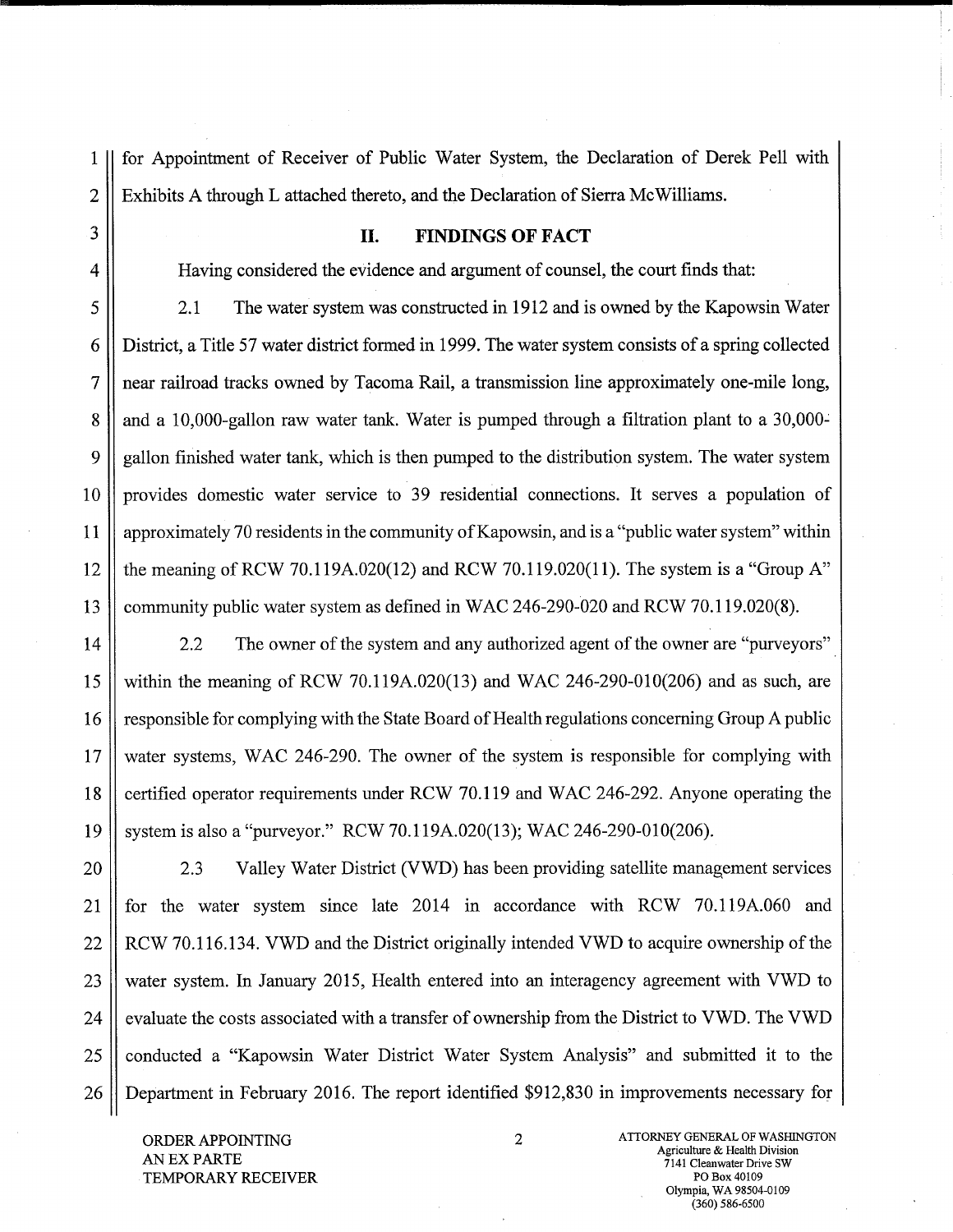1 VWD to take on ownership of the water system. Neither VWD nor the District had funds for  $2$  | these repairs.

3 2.4 In approximately March 2017, the transmission line that carried water from the 4 spring providing the system's water broke, completely stopping the provision of water to the 5 water system's customers. Lack of easements and as-built engineering drawing, together with 6 || new wetlands created by recently constructed beaver dams, made locating the transmission main 7 leak infeasible. The cost of replacing the line was estimated to be approximately \$250,000.

8 2.5 The District could not afford to replace the transmission line. Under contract, 9 VWD began transporting water by truck from a Rainier View Water Company hydrant to the 10 water system's 30,000-gallon storage tank. Transporting water by truck costs VWD 11 approximately \$4,200 per month. Health discourages long-term truck transportation of water, 12 due to greater risk of water contamination but it was the only feasible option for the water system 13  $\parallel$  at that time.

14 | 2.6 On October 17, 2017, VWD finally determined that they could no longer continue 15 their contract with the District. VWD will stop operating the water system and transporting water 16 by truck effective November 17, 2017, and the water system customers will no longer have 17 || access to water.

18 2.7 The District is in a state of failing governance. Only two of the three elected 19 commissioner seats on the District Board are filled. Both current commissioners have indicated they 20 wish to step down from their positions. The District has not elected or appointed new 21 || commissioners.

22 2.8 The District has limited money for water system repairs and does not have the funds 23 || to either replace the broken water transmission line or continue transporting water by truck. The 24 District has no funds and owes approximately \$85,000 in delinquent bills to VWD.

25 2.9 The District's lack of ability to ensure safe and adequate quantity and quality of 26 water in a reliable manner at all times indicates the need for the appointment of a permanent receiver

AN EX PARTS TEMPORARY RECEIVER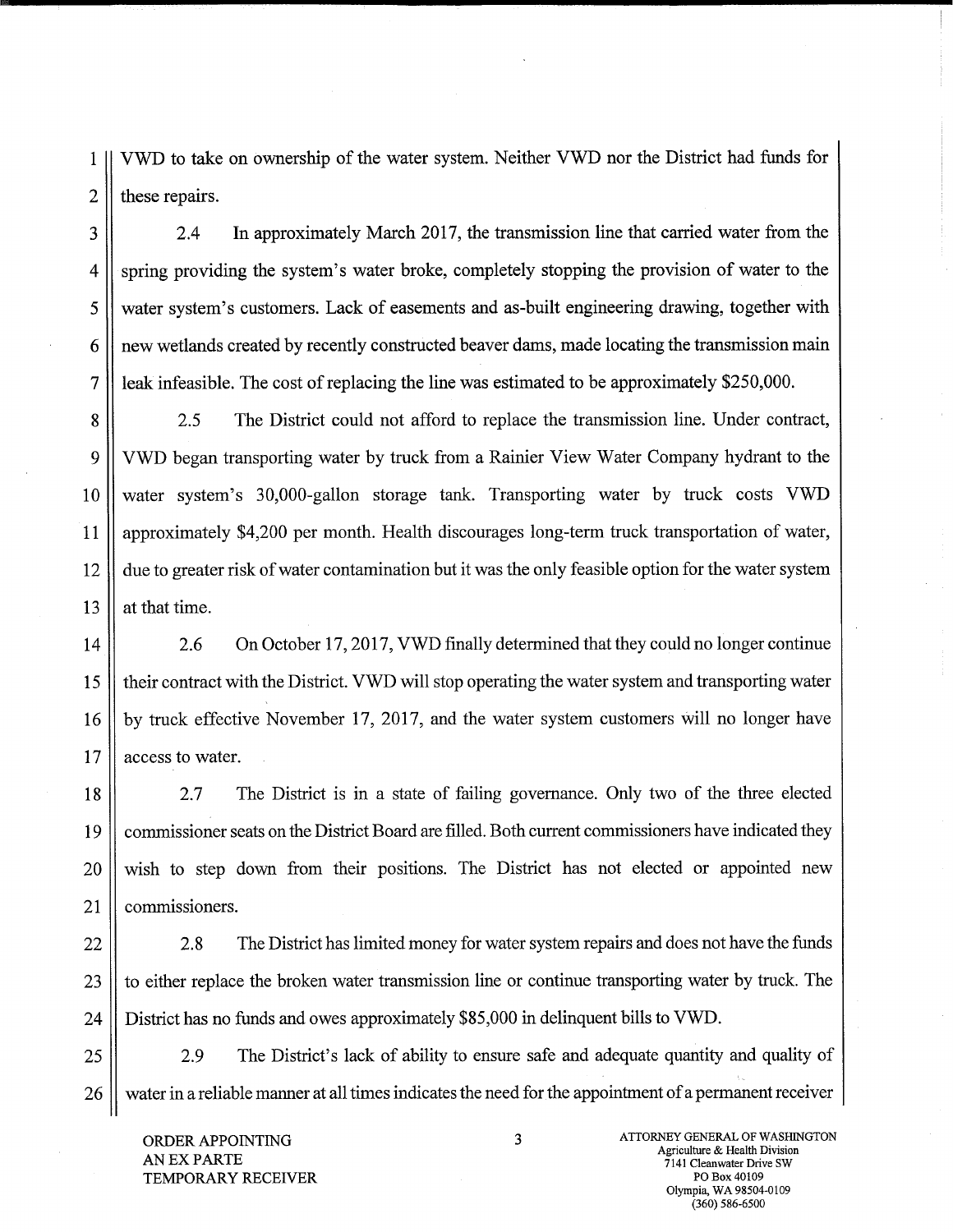1 to manage and operate the water system in accordance with public water system laws and 2 | regulations, in order to protect the health of the water system customers.

3 2.10 Under RCW 43.70.195, the county government for the county in which the water 4 | system is located must act as the receiver if no other receiver is willing or able to act as a receiver. 5 Health has made and effort to identify willing receivers, and none could be found.

6 2.11 Health believes that Pierce County would be the most appropriate and viable 7 receiver for the water system. Pierce County is a large public entity with managerial and financial 8 experience and resources. Pierce County has the capacity to contract with certified water 9 || operators.

## 10<sup>|</sup>**III.** CONCLUSION

11 | 3.1 These alleged facts present an immediate danger to the water system customers 12 through the loss of water to the water system, and the lack of management. This indicates the need 13 | for the appointment of a receiver to manage and operate the water system in accordance with public 14 water system laws and regulations, in order to protect the health of the water system customers.

15 3.2 Receivership will bring professional expertise to manage the water system. The 16 | transfer of responsibility would solve a number of problems for the water system, including:

17 1/1 18 | repaired or otherwise remedied;

19 3.2.2 Having a certified operator in responsible charge of the daily operation of  $20$  | the water system;

21 || 3.2.3 Maintaining the water treatment system;

22 | 3.2.4 Obtaining funding for repairs required to maintain adequate service;

23 1 3.2.5 Proper monitoring and water quality sampling; and

24 | 3.2.6 Providing safe and reliable drinking water every day to the Kapowsin 25 || water system customers.

ORDER APPOINTING AN EX PARTE TEMPORARY RECEIVER

26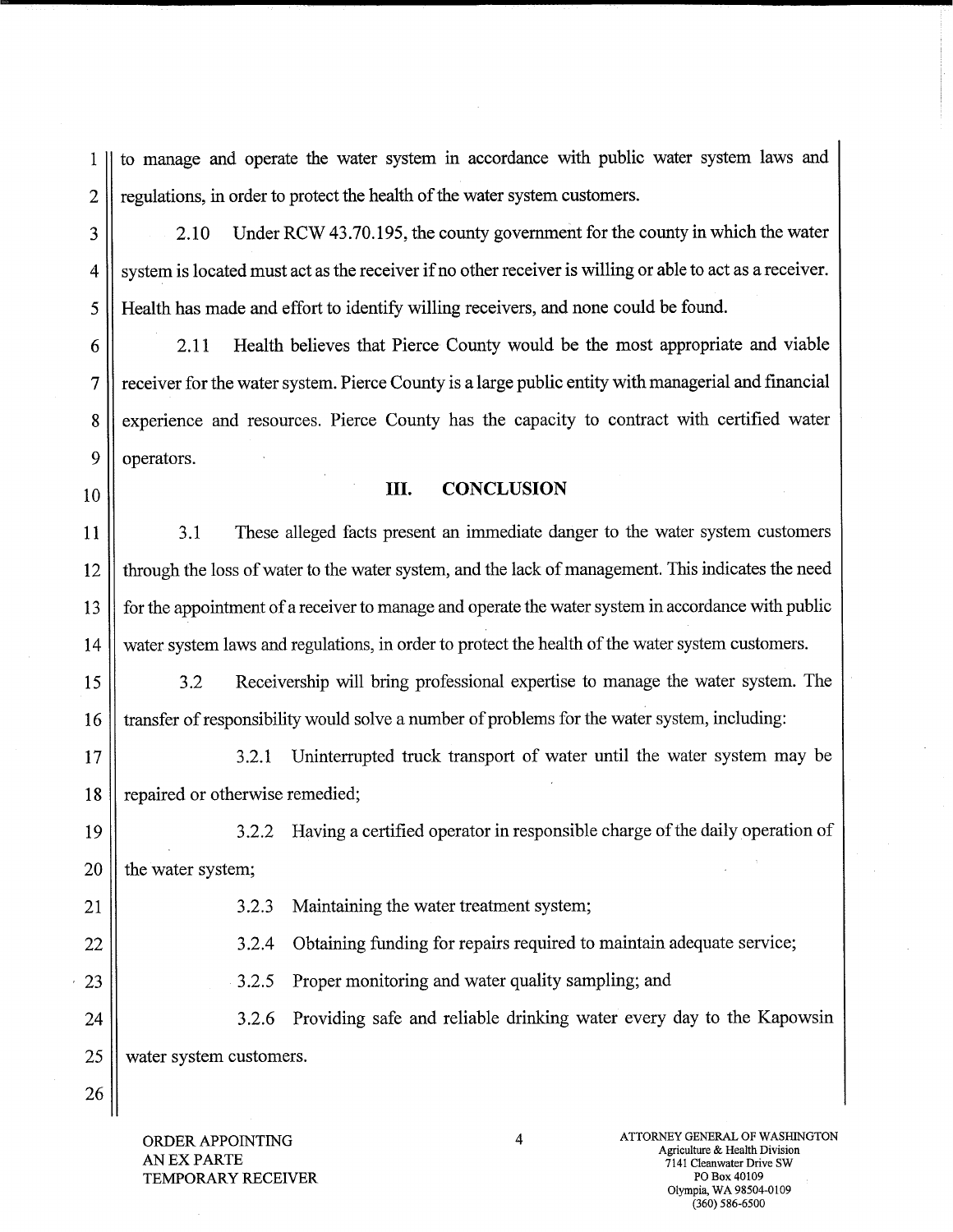| 1              | If Pierce County is not appointed as the receiver of the water system, the water<br>3.3              |  |  |
|----------------|------------------------------------------------------------------------------------------------------|--|--|
| $\overline{2}$ | system customers would be left with no dependable water source, no certified operator, and no        |  |  |
| 3              | management experienced in system and finance management. Failure to grant Health's Motion            |  |  |
| 4              | would leave the water system customers without safe and reliable drinking water.                     |  |  |
| 5              | <b>ORDER</b><br>IV.                                                                                  |  |  |
| 6              | On the basis of the foregoing findings, conclusions and applicable law, the court being              |  |  |
| 7              | fully advised in the premises, IT IS ORDERED THAT                                                    |  |  |
| 8              | Temporary Receiver: Pierce County is hereby appointed as the temporary receiver<br>4.1               |  |  |
| 9              | of the Kapowsin Water System to:                                                                     |  |  |
| 10             | Act in the best interests of the water system customers;<br>4.1.1                                    |  |  |
| 11             | Have full and unimpeded access to the water system, including all<br>4.1.2                           |  |  |
| 12             | infrastructure and records;                                                                          |  |  |
| 13             | Gain custody and control of all of the personal and real property necessary<br>4.1.3                 |  |  |
| 14             | and incidental to the operation and maintenance of the water system and the provision of water       |  |  |
| 15             | service to the water system customers;                                                               |  |  |
| 16             | Take the water system free and clear of any and all liabilities and<br>4.1.4                         |  |  |
| 17             | encumbrances of Kapowsin Water District;                                                             |  |  |
| 18             | Impose reasonable assessments on the water systems' customers to recover<br>4.1.5                    |  |  |
| 19             | expenditures for improvements necessary for public health and safety, as well as for daily operation |  |  |
| 20             | and maintenance of the water system;                                                                 |  |  |
| 21             | All fees for water service charged to the water system's customers be paid<br>4.1.6                  |  |  |
| 22             | into an account to be established by the receiver for the purpose of reasonably compensating the     |  |  |
| 23             | receiver for its services and to pay for such costs and to effect such improvements as are necessary |  |  |
| 24             | to operate the systems in compliance with RCW 70.119A, RCW 70.119, WAC 246-290 and                   |  |  |
| 25             | WAC 246-292; and                                                                                     |  |  |
| 26             |                                                                                                      |  |  |

 $\bar{\gamma}$ 

ORDER APPOINTING AN EX PARTE TEMPORARY RECEIVER  $\mathcal{I}$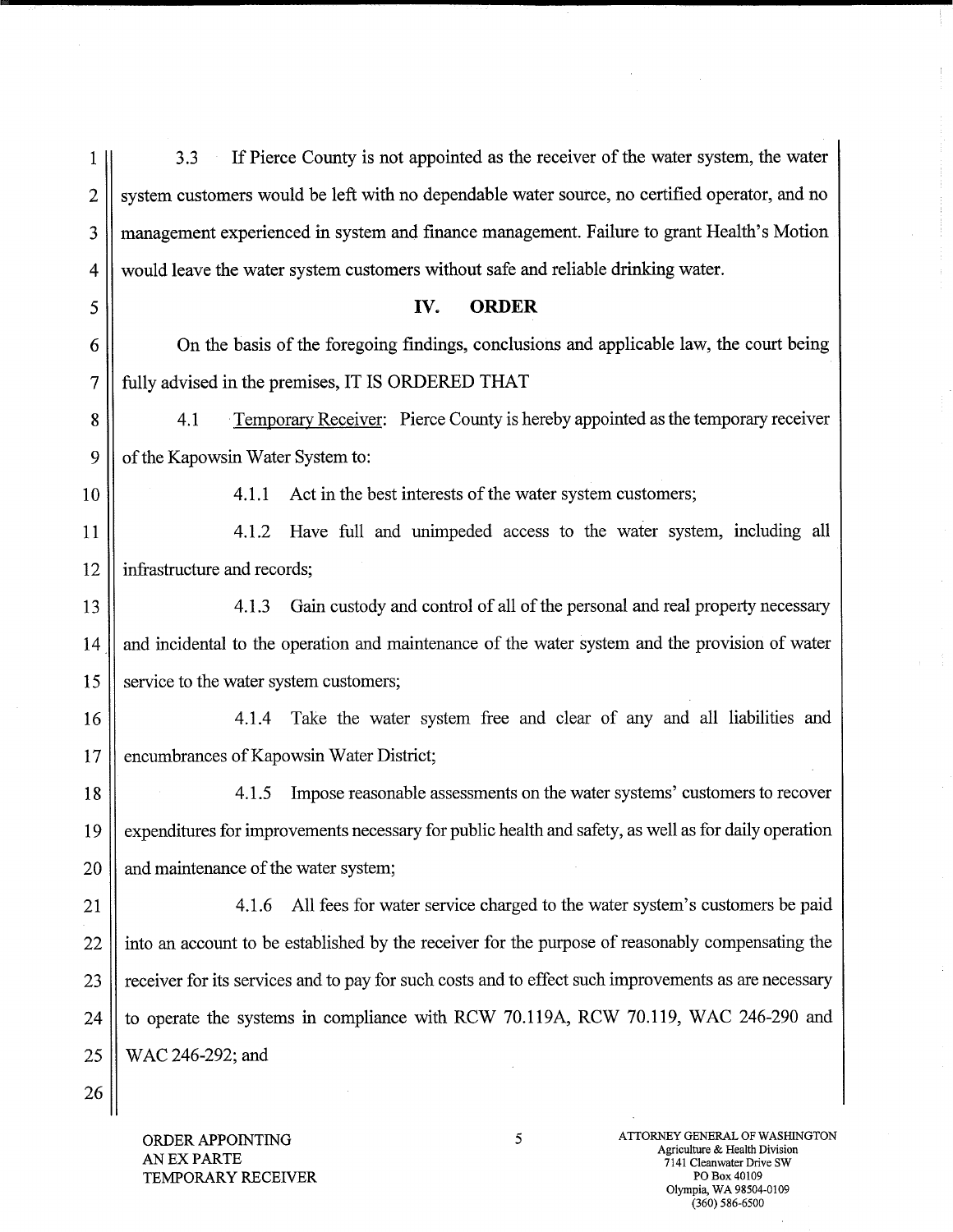4.2 The requirements of a bond are waived in this matter under RCW 43.70.195(4) and RCW 4.96.050. The Secretary of Health shall indemnify, defend, and hold harmless the temporary receiver for all acts taken in good faith to operate the water system in compliance with the court's orders and state law. 1 2 3 4

4.3 Violation of these terms will allow the Department to bring a contempt motion against defendant under RCW 7.2 1, requesting imposition of monetary fines, jail confinement, attorneys' fees, costs, and other sanctions aimed at forcing compliance. Any person, with knowledge of this temporary restraining order, who assists the Defendant in any violation of this order or damaging, destroying, or otherwise interfering with the operation of the water system may also be held in contempt of court. 5 6 7 8 9 10

4.4 Expiration: This temporary receivership order shall expire on  $1/-29$   $\rightarrow$   $2$ <sub>, 2017</sub> when a full receivership hearing will be held in this Court.

13

14

15

16

17

18

19

20

11

12

DONE IN OPEN COURT this  $\sqrt{\frac{2M}{\pi}}$ day of November, 2017.

UDGE/COMMISSIONER Pierce County Superior Court

COURT COMMISSIONER.

Presented by: MARK L GELMAN

ROBERT W. FERGUSON Attorney General

SIERRA MCWILLIAMS, WSBA #48544 Assistant Attorney General Attorneys for State of Washington Department of Health 21 22

Corz Rece. 23 24 25 26

TEMPORARY RECEIVER **PO Box 40109** 

ORDER APPOINTING **6**<br>
ATTORNEY GENERAL OF WASHINGTON<br>
Agriculture & Health Division AN EX PARTS Agriculture & Health Division 7141 Cleanwater Drive SW Olympia, WA 98504-0109 (360) 586-6500